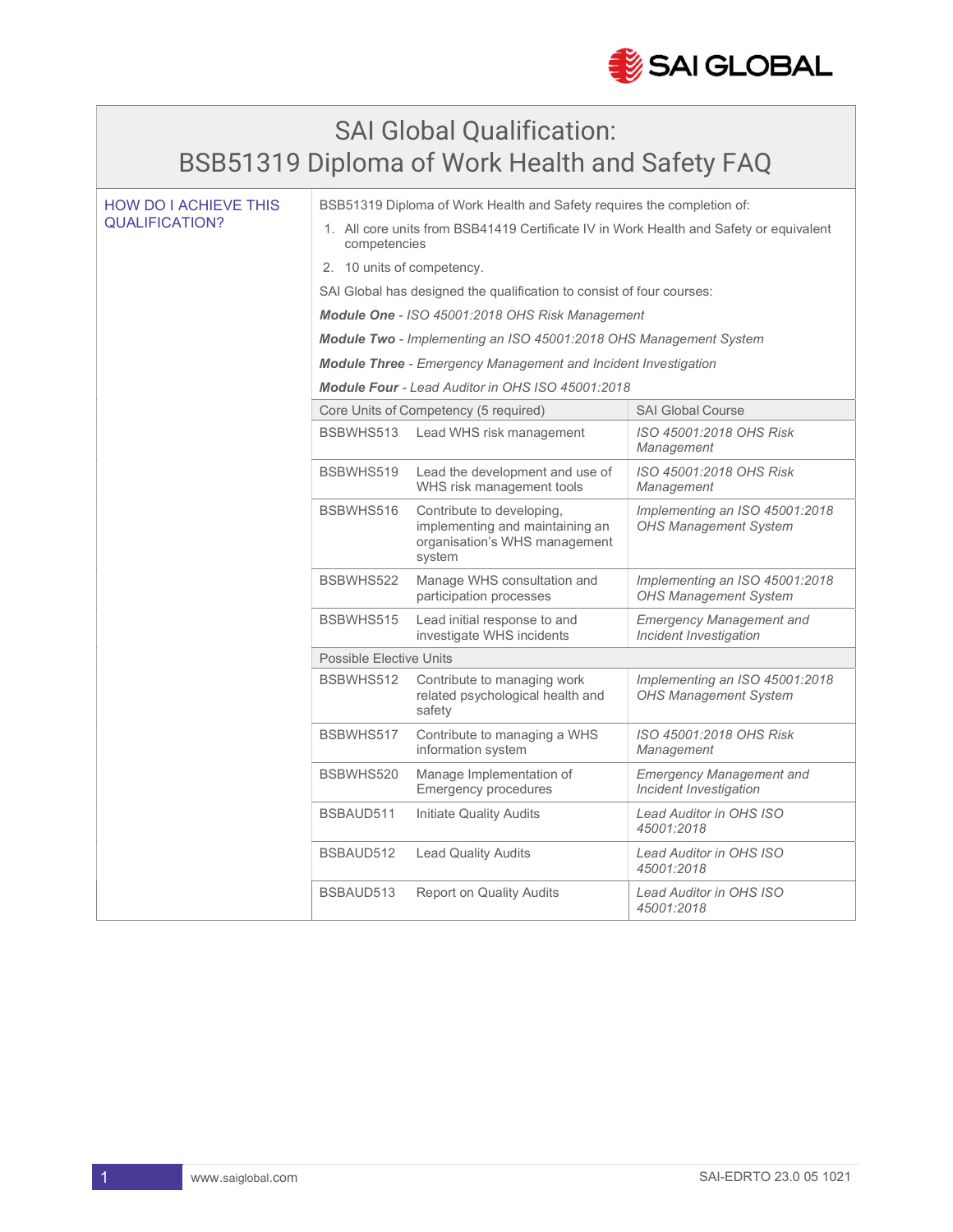

| <b>QUALIFICATION RULES</b> | Total number of units $=$ 10                                                                                                                                                                                                                                                                                                                                                               |  |  |
|----------------------------|--------------------------------------------------------------------------------------------------------------------------------------------------------------------------------------------------------------------------------------------------------------------------------------------------------------------------------------------------------------------------------------------|--|--|
|                            | 5 core units plus                                                                                                                                                                                                                                                                                                                                                                          |  |  |
|                            | 5 elective units, of which:                                                                                                                                                                                                                                                                                                                                                                |  |  |
|                            | at least 3 units must be from the qualification Group A listed units.                                                                                                                                                                                                                                                                                                                      |  |  |
|                            | the remaining unit may be from Group A or Group B listed units or any currently<br>endorsed Training Package or accredited course at Certificate IV, Diploma or<br>Advanced Diploma level.                                                                                                                                                                                                 |  |  |
|                            | Elective units must be relevant to the work environment and the qualification, maintain the<br>integrity of the AQF alignment and contribute to a valid, industry-supported vocational<br>outcome.                                                                                                                                                                                         |  |  |
|                            | This is a suggested qualification pathway based on completion of SAI Global courses. There<br>are other options available for students who have completed additional and relevant<br>Diploma level units of competency from other training organisations. For further information<br>about the rules for this qualification refer to:<br>https://training.gov.au/Training/Details/BSB51319 |  |  |

| <b>About the Qualification</b>                                                                                          |                                                                                                                                                                                                                                                                                    |  |
|-------------------------------------------------------------------------------------------------------------------------|------------------------------------------------------------------------------------------------------------------------------------------------------------------------------------------------------------------------------------------------------------------------------------|--|
| <b>WHO IS THIS</b><br><b>QUALIFICATION SUITABLE</b><br>FOR?                                                             | This qualification is suitable for people who coordinate and maintain the Work Health and<br>Safety (WHS) program in an organisation. It reflects the role of practitioners who apply a<br>substantial knowledge base and well-developed skills in a wide variety of WHS contexts. |  |
|                                                                                                                         | Graduates at this level will have a broad range of cognitive, technical and communication<br>skills to select and apply methods and technologies to:                                                                                                                               |  |
|                                                                                                                         | analyse information to complete a range of activities<br>$\bullet$                                                                                                                                                                                                                 |  |
|                                                                                                                         | provide and transmit solutions to sometimes complex problems<br>$\bullet$                                                                                                                                                                                                          |  |
|                                                                                                                         | transmit information and skills to others<br>$\bullet$                                                                                                                                                                                                                             |  |
| Units of Competency Issued by Another RTO                                                                               |                                                                                                                                                                                                                                                                                    |  |
| <b>CAN I USE OTHER UNITS</b><br>OF COMPETENCY<br><b>TOWARDS THE</b><br><b>QUALIFICATION FROM</b><br><b>ANOTHER RTO?</b> | You may have already completed some of the mandatory elective units or elective units of<br>competency that can count towards this qualification. SAI Global recognises all units of<br>competency issued by other RTO's.                                                          |  |
|                                                                                                                         | Nominated units of competency must be relevant to the qualification and must be at Diploma<br>level – however two units of competencies can be selected from a higher or lower<br>qualification such as; Certificate IV or Advanced Diploma level qualification.                   |  |
|                                                                                                                         | The units must be currently listed in a current Business Services training package. 1 unit<br>can be selected from any current and relevant training package.                                                                                                                      |  |
|                                                                                                                         | Alternatively you may have completed relevant units of competency (e.g. WHS units of<br>competency from other courses or qualifications with SAI Global such as:                                                                                                                   |  |
|                                                                                                                         | BSB41419 Certificate IV in Work Health and Safety that can count towards this qualification.                                                                                                                                                                                       |  |
|                                                                                                                         | Refer to the Qualification mapping guidelines on<br>https://training.gov.au/Training/Details/BSB51319                                                                                                                                                                              |  |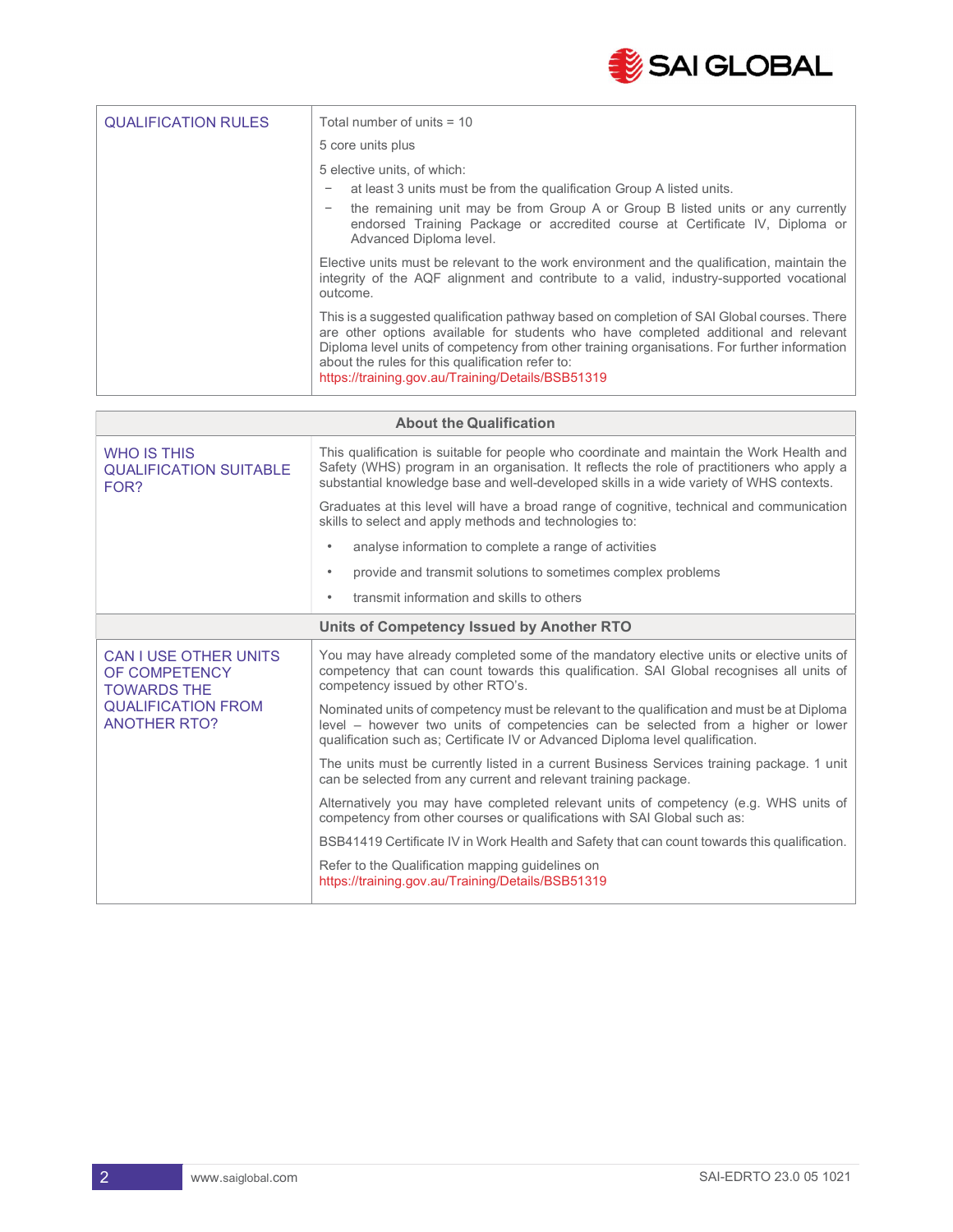

| <b>Qualification Pre-Requisites and Entry Requirements</b>                 |                                                                                                                                 |  |  |
|----------------------------------------------------------------------------|---------------------------------------------------------------------------------------------------------------------------------|--|--|
| <b>WHAT ARE THE ENTRY</b><br><b>REQUIREMENTS FOR THE</b><br>QUALIFICATION? | <b>Entry Requirements</b><br>All core units in BSB41419 Certificate IV in Work Health and Safety or equivalent<br>competencies. |  |  |
|                                                                            | Equivalent competencies are predecessors to the following units which have been<br>mapped as equivalent:                        |  |  |
|                                                                            | $\bullet$<br>BSBWHS412 Assist with workplace compliance with WHS laws                                                           |  |  |
|                                                                            | BSBWHS413 Contribute to implementation and maintenance of WHS consultation<br>$\bullet$<br>and participation processes          |  |  |
|                                                                            | BSBWHS414 Contribute to WHS risk management<br>$\bullet$                                                                        |  |  |
|                                                                            | BSBWHS415 Contribute to implementing WHS management systems<br>$\bullet$                                                        |  |  |
|                                                                            | BSBWHS416 Contribute to workplace incident response.<br>$\bullet$                                                               |  |  |
|                                                                            | The 5 entry units are available through recognition of prior learning (RPL)                                                     |  |  |
| How can I achieve the qualification?                                       |                                                                                                                                 |  |  |
| <b>WHICH SAI GLOBAL</b>                                                    | Module 1: ISO 45001:2018 OHS Risk Management                                                                                    |  |  |
| <b>COURSES COUNT</b><br><b>TOWARDS THE</b>                                 | BSBWHS513 Lead WHS risk management<br>$\bullet$                                                                                 |  |  |
| <b>QUALIFICATION?</b>                                                      | BSBWHS519 Lead the development and use of WHS risk management tools<br>$\bullet$                                                |  |  |
|                                                                            | BSBWHS512 Contribute to managing work-related psychological health and safety<br>$\bullet$                                      |  |  |
|                                                                            | Module 2: Implementing an ISO 45001:2018 OHS Management system                                                                  |  |  |
|                                                                            | BSBWHS516 Contribute to developing, implementing and maintaining an<br>$\bullet$<br>organisation's WHS management system        |  |  |
|                                                                            | BSBWHS517 Contribute to managing a WHS information system<br>$\bullet$                                                          |  |  |
|                                                                            | BSBWHS522 Manage WHS consultation and participation processes<br>$\bullet$                                                      |  |  |
|                                                                            | <b>Module 3: Emergency Management and Incident Investigation</b>                                                                |  |  |
|                                                                            | BSBWHS515 Lead initial response to and investigate WHS incidents<br>$\bullet$                                                   |  |  |
|                                                                            | BSSWHS520 Manage Implementation of Emergency procedures                                                                         |  |  |
|                                                                            | Module 4: Lead Auditor in OHS ISO 45001:2018                                                                                    |  |  |
|                                                                            | BSBAUD511 Initiate quality Audits<br>$\bullet$                                                                                  |  |  |
|                                                                            | <b>BSBAUD512 Lead Quality Audits</b><br>$\bullet$                                                                               |  |  |
|                                                                            | <b>BSBAUD513 Report on Quality Audits</b><br>$\bullet$                                                                          |  |  |
|                                                                            |                                                                                                                                 |  |  |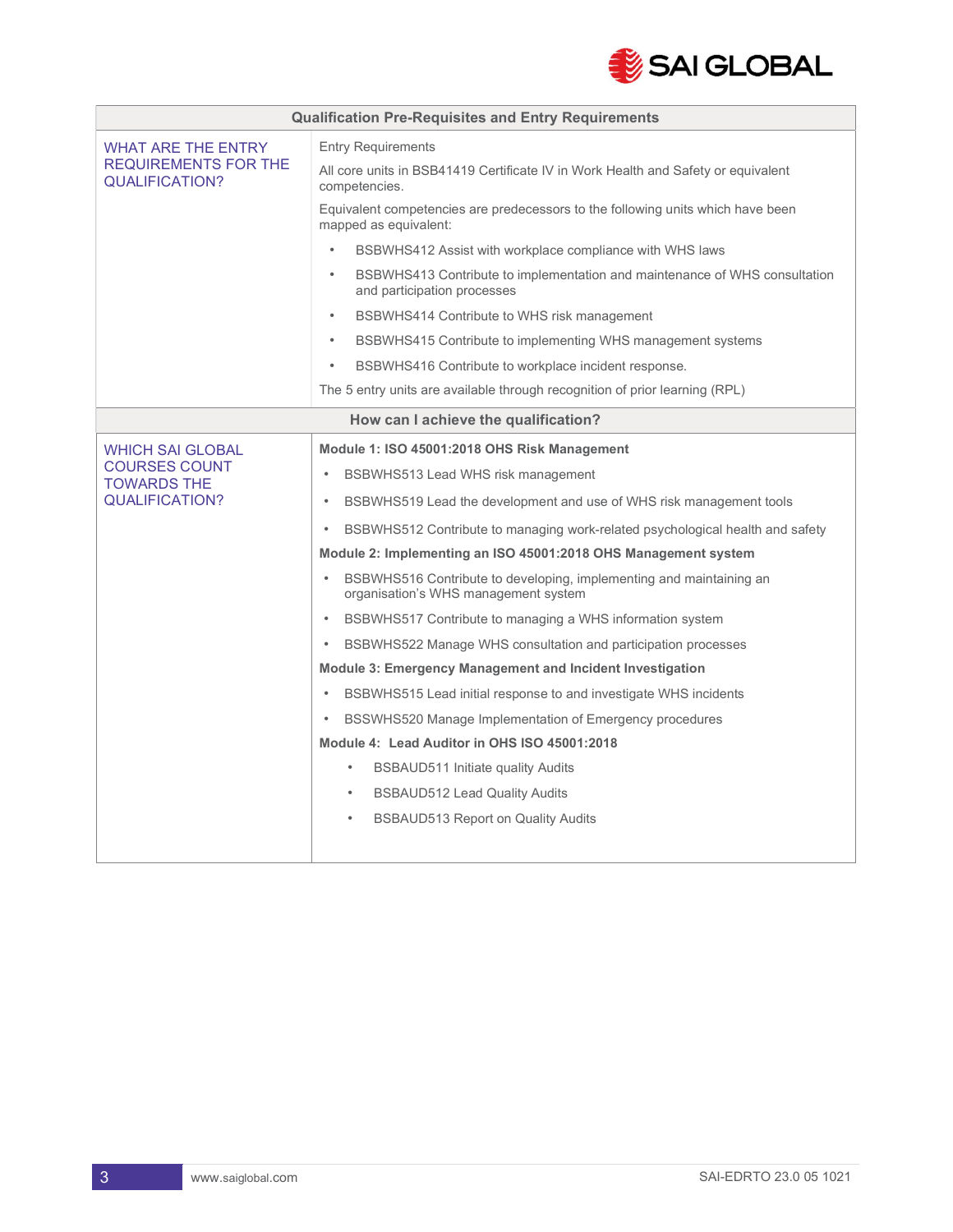

| How long does the qualification take to complete?                                 |                                                                                                                                                                                                                                                                                                                                                                                                                                                                  |  |
|-----------------------------------------------------------------------------------|------------------------------------------------------------------------------------------------------------------------------------------------------------------------------------------------------------------------------------------------------------------------------------------------------------------------------------------------------------------------------------------------------------------------------------------------------------------|--|
| <b>HOW LONG DOES IT TAKE</b><br>TO COMPLETE THE<br><b>QUALIFICATION?</b>          | The BSB51319 Diploma of Work Health and Safety is made up of 10 units of competencies,<br>which SAI Global has structured across 4 courses as listed above, each of the courses<br>requires 6 months to complete. The total duration for the qualification is 2 years including 9<br>days of Face to Face learning.                                                                                                                                              |  |
| WHY IS THE DIPLOMA<br>ONLY 9 DAYS OF FACE TO<br><b>FACE LEARNING?</b>             | We have designed our Diploma qualification based on industry consultation. Our clients<br>wanted a modularised approach to the achievement of the qualification. The qualification<br>takes 9 days of face to face learning for several reasons:                                                                                                                                                                                                                 |  |
|                                                                                   | <b>Clustered or Integrated Assessments</b>                                                                                                                                                                                                                                                                                                                                                                                                                       |  |
|                                                                                   | Some training organisations train and assess each unit of competency separately. This can<br>be frustrating and can lead to being over-assessed.                                                                                                                                                                                                                                                                                                                 |  |
|                                                                                   | Most SAIG assessments are based on clustered units of competency - you will see at the<br>end of the guide the relevant unit or units of competence that each assessment task is<br>assessing.                                                                                                                                                                                                                                                                   |  |
|                                                                                   | We also use the approach or clustered or integrated assessments. By clustering similar BSB<br>units of competency together you can complete short amounts of face-to-face training. This<br>means time away from work for you. A unit can also be issued when the evidence<br>requirements are met during the completion of a cluster of post course assessments. The<br>post course assessment requirements for each course depends on the individual's skills. |  |
|                                                                                   | The integrated assessment approach is outlined by your facilitator for each course. In class<br>you are guided through to ensure you have a thorough understanding of the assessment<br>requirements.                                                                                                                                                                                                                                                            |  |
|                                                                                   | This approach works best for people with current auditing and/or management systems<br>experience who are able to complete the post course workplace assessment requirements.<br>This approach does not work for everyone. If you have any queries please contact our<br>customer service team.                                                                                                                                                                  |  |
| <b>Post Course Assessment Requirements</b>                                        |                                                                                                                                                                                                                                                                                                                                                                                                                                                                  |  |
| HOW LONG DO THE POST<br><b>COURSE ASSESSMENTS</b><br><b>TAKE FOR EACH COURSE?</b> | The post course assessment requirements for each course varies as they award different units<br>of competency. It is estimated between 30-40 hours to Complete, based on your experience<br>and skills and knowledge.                                                                                                                                                                                                                                            |  |
| OVER WHAT TIME FRAME<br><b>SHOULD YOU COMPLETE</b><br><b>YOUR QUALIFICATION?</b>  | Given that you must complete post course assessment tasks for all accredited courses in<br>the Diploma of Quality Auditing qualification, it is best to space out your attendance and<br>completion of the modules. We generally recommended you complete the courses over a<br>period of 6-24 months - this will vary based on your situation.                                                                                                                  |  |
| <b>Post Course Qualification Pathways</b>                                         |                                                                                                                                                                                                                                                                                                                                                                                                                                                                  |  |
| <b>WHAT ARE THE</b>                                                               | After achieving this qualification candidates may wish to complete other qualifications                                                                                                                                                                                                                                                                                                                                                                          |  |
| <b>RECOMMENDED</b><br><b>PATHWAYS FOLLOWING</b>                                   | including;                                                                                                                                                                                                                                                                                                                                                                                                                                                       |  |
| <b>THIS PROGRAM?</b>                                                              | BSB51918 Diploma of Leadership and management                                                                                                                                                                                                                                                                                                                                                                                                                    |  |
|                                                                                   | Alternatively, candidates may seek to enroll in post graduate qualifications through a<br>University.                                                                                                                                                                                                                                                                                                                                                            |  |